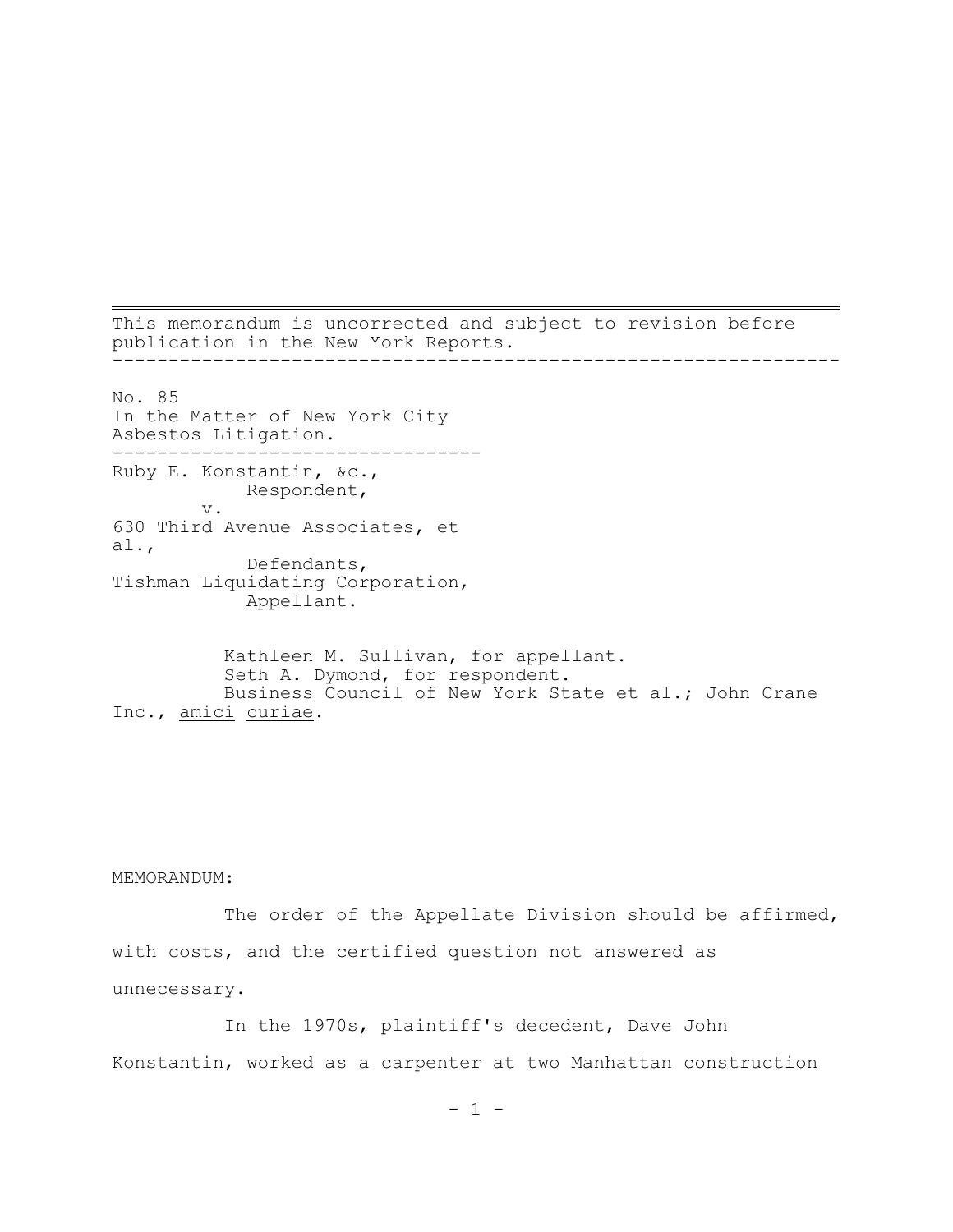sites where defendant Tishman Liquidating Corporation (TLC) was the general contractor. Konstantin worked in close proximity to other workers who sanded and swept joint compound containing asbestos, and Konstantin was thereby exposed to asbestos dust. In 2010, Konstantin was diagnosed with mesothelioma, and he subsequently endured several surgeries, radiation, and chemotherapy until his death in 2012.

Before his death, Konstantin and plaintiff commenced the present action against TLC, among others. Konstantin's case was assigned along with nine other cases, including Matter of New York City Asbestos Litigation (Dummitt v A.W. Chesterton et al.) (-- NY3d --, 2016 NY Slip Op \_\_ [decided today]) to an in extremis trial calendar. The 10 plaintiffs, all of whom were represented by the same firm, subsequently requested a joint trial pursuant to CPLR 602 (a). All defendants jointly opposed that motion. Supreme Court ordered that seven of the 10 cases, in which the plaintiffs had developed mesothelioma, would be tried together, and the remaining three cases, in which the plaintiffs had developed lung cancer, would be tried together. Thus, the court's order required the cases of Konstantin and Dummitt, who had both developed mesothelioma, to be tried with five others.

Before trial, however, the other five cases settled, leaving only Konstantin and Dummitt to be tried together. The jury found TLC 76% liable for Konstantin's injuries and awarded

 $- 2 -$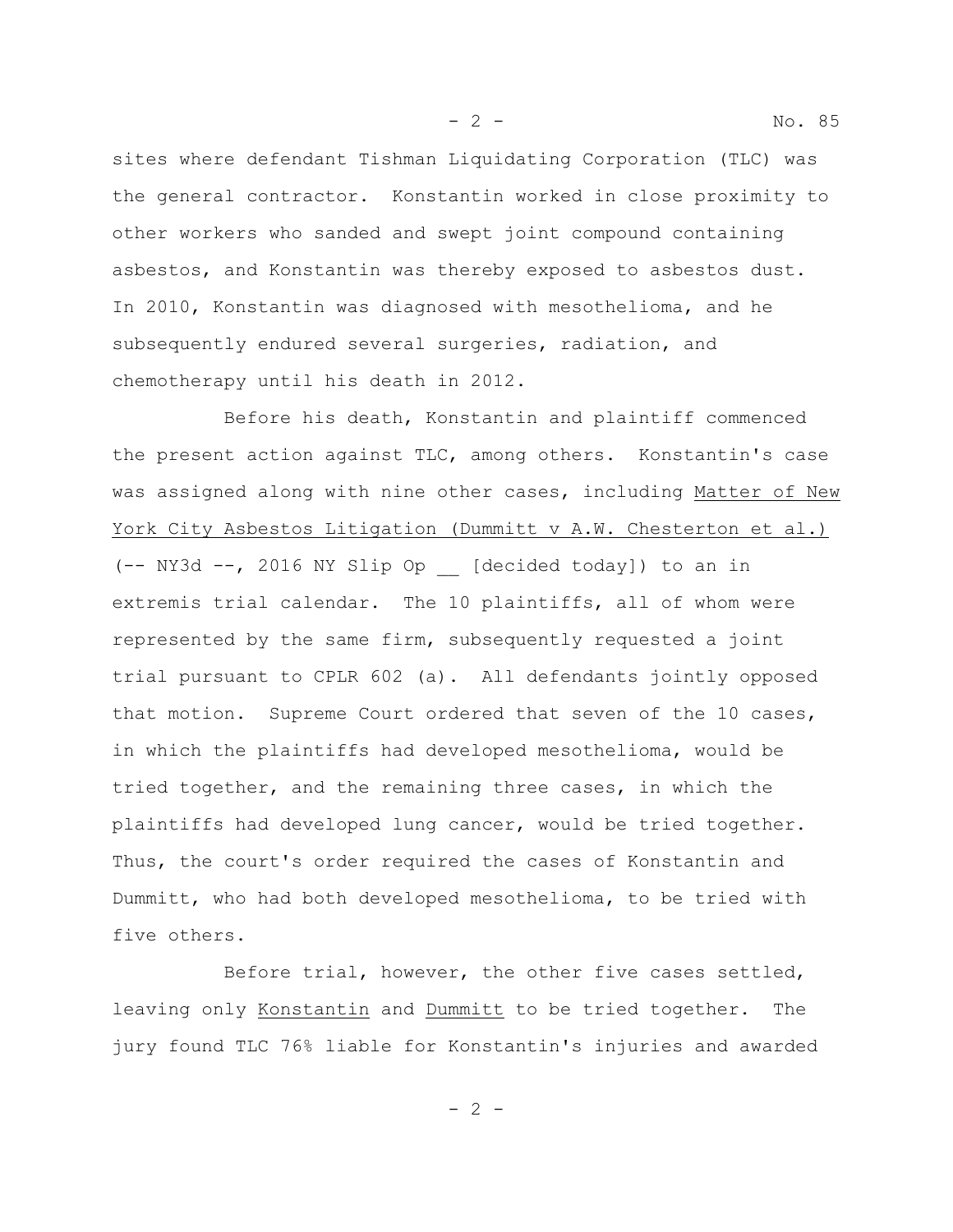- 3 - No. 85

damages. Supreme Court denied TLC's posttrial motion to set aside the verdict in relevant part, holding that the joint trial was not improper, but reduced the jury's damages award (see 37 Misc 3d 1206[A], 2012 NY Slip Op 51905[U], \*12, \*14-16 [Sup Ct, NY County 2012]).

The Appellate Division considered the Dummitt and Konstantin appeals together (121 AD3d 230 [1st Dept 2014]). TLC contended, among other things, that Supreme Court abused its discretion in holding a joint trial. The Appellate Division determined that the issue was reviewable and concluded that Supreme Court did not err in holding a joint trial (see id. at 241-246). The Appellate Division rejected TLC's remaining contentions and affirmed the judgment (see id. at 246-248, 255). Two Justices dissented in Dummitt but concurred in the result in Konstantin. As relevant here, those Justices would have declined to address TLC's challenge to Supreme Court's pretrial order granting a joint trial on the ground that TLC failed to assemble a proper appellate record and therefore meaningful review of the court's order was impossible (see id. at 256-257 [Friedman, J., dissenting in part]). The First Department granted TLC's motion for leave to appeal to this Court, certifying the question whether its order was properly made.

On appeal before this Court, TLC contends that the Dummitt and Konstantin actions were improperly tried together. To the extent that TLC challenges Supreme Court's pretrial order

- 3 -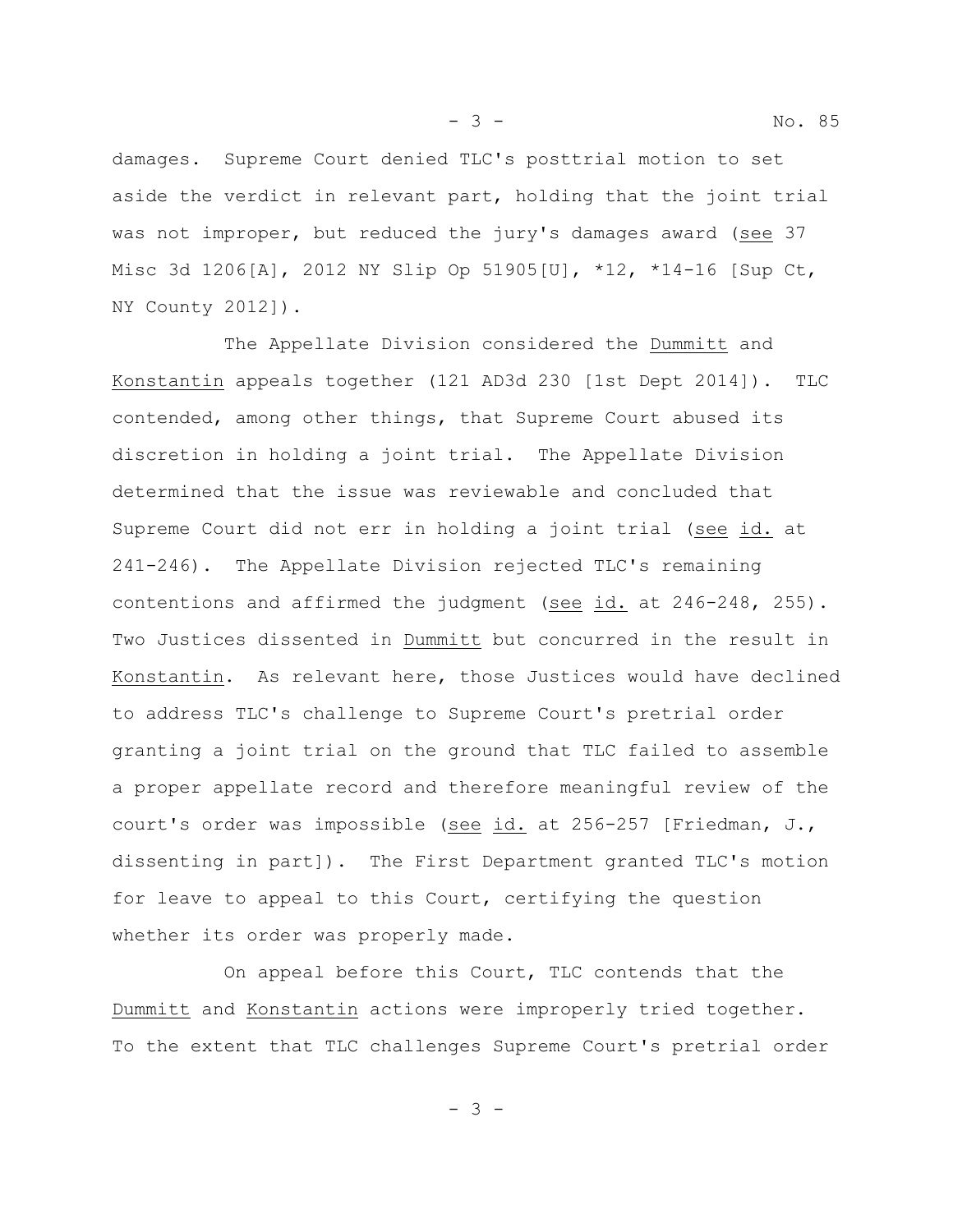granting the motion for a joint trial with respect to the seven plaintiffs that had developed mesothelioma, TLC has not satisfied its obligation to assemble an appellate record that would permit meaningful review of that issue (see CPLR 5526). We agree with the Appellate Division Justices who dissented in part that TLC's failure to assemble a proper record prevents us from reviewing Supreme Court's pretrial order (see 121 AD3d at 256-257 [Friedman, J., dissenting in part]).

Insofar as TLC argues that Dummitt and Konstantin were improperly tried together, TLC has failed to preserve that challenge for appellate review. TLC did not specifically challenge the joint trial of the Dummitt and Konstantin actions until its posttrial motion, which is insufficient to preserve its contention for appellate review (see generally Grzesiak v General Elec. Co., 68 NY2d 937, 939 [1986]).

 TLC contends that because it joined all defendants in opposing the plaintiffs' pretrial motion, it was unnecessary for TLC to renew its objection after the five other cases settled. We disagree. In its pretrial order, Supreme Court considered the plaintiffs' motion to try all 10 cases jointly and concluded that seven of those cases, in which the plaintiffs had developed mesothelioma, should be tried together. The court therefore considered whether seven of those cases shared common questions of law or fact (see CPLR 602 [a]), and whether the defendants would be prejudiced by a joint trial of all seven (see generally

 $-4 -$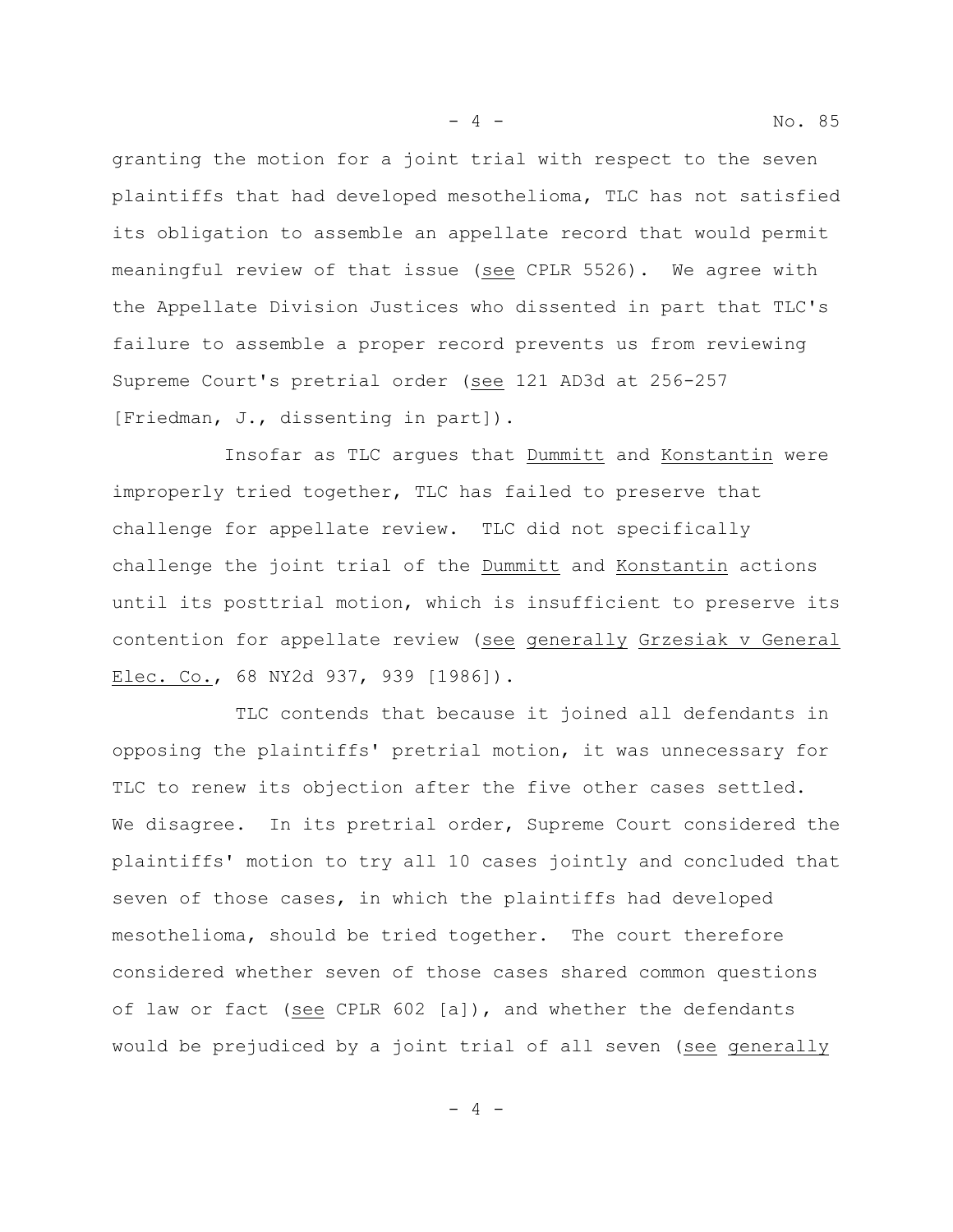Matter of Vigo S. S. Corp., 26 NY2d 157, 161-162 [1970], cert denied 400 US 819 [1970]). If, after five of those seven cases settled, TLC believed that Supreme Court should consider the propriety of a joint trial anew -- by conducting a particularized assessment of whether Dummitt and Konstantin shared common issues of law or fact and of whether defendants would be prejudiced by the two-case joint trial  $-$  it was incumbent upon TLC to object, raise the specific arguments it now asserts with respect to these two cases, and ask the court to conduct that analysis in order to preserve its challenge for appellate review. TLC did not do so, and we therefore cannot consider whether Supreme Court abused its discretion as a matter of law in trying Dummitt and Konstantin together.

Finally, we reject TLC's contention that the Appellate Division applied the wrong legal standard in assessing whether Supreme Court's reduced damages award deviated materially from reasonable compensation. Neither CPLR 5501 (c) nor CPLR 5522 requires the Appellate Division to expressly compare the damages award in the judgment appealed from with damages awards in other cases in its written decision. In any event, the Appellate Division thoroughly explained its decision to uphold Supreme Court's reduced damages award (see 121 AD3d at 255). To the extent TLC contends that the damages award is excessive, we have no power to review that contention (see Rios v Smith, 95 NY2d 647, 654 [2001]).

 $-5 -$